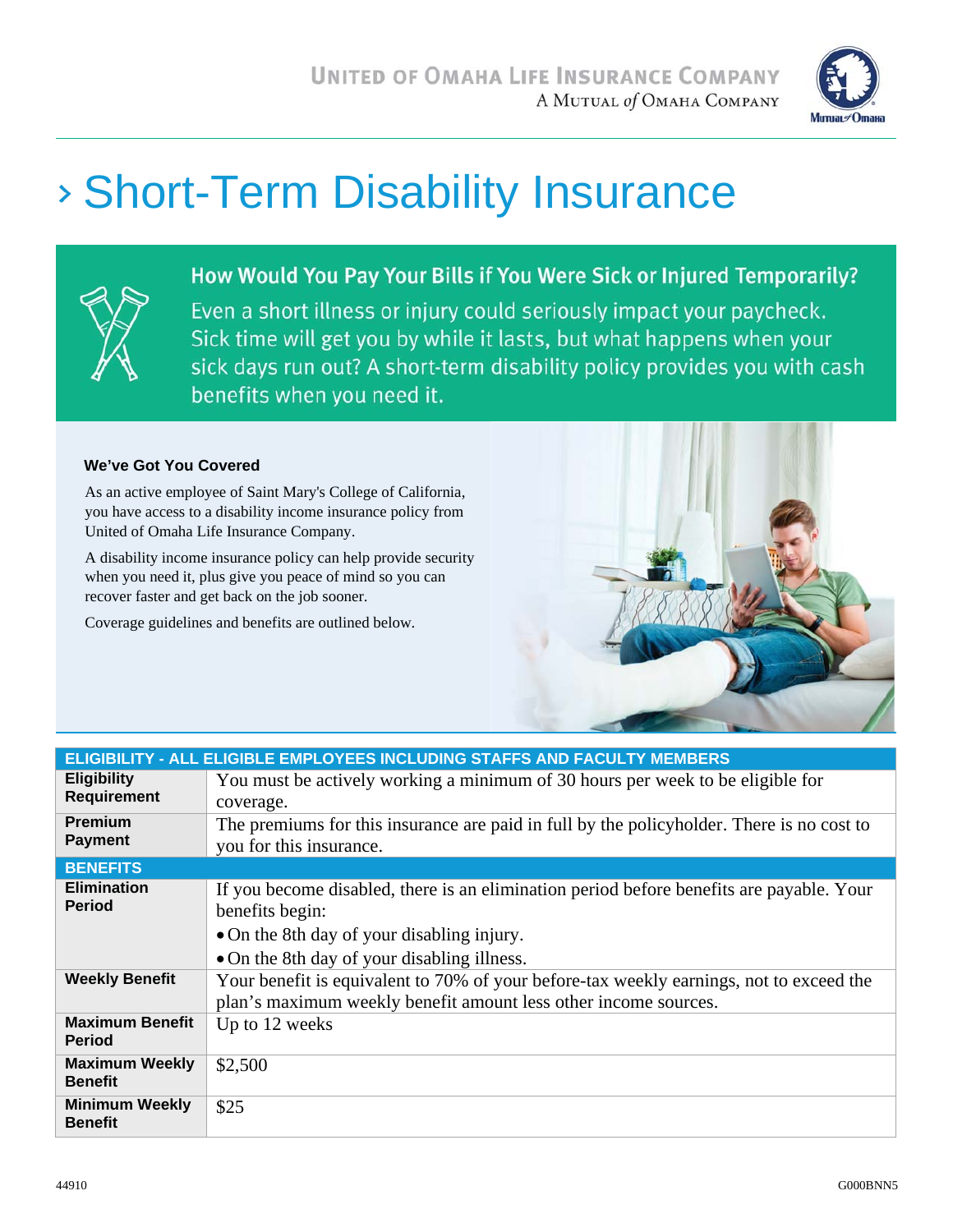| <b>Partial Disability</b><br><b>Benefits</b>                 | If you become disabled and can work part-time (but not full-time), you may be eligible<br>for partial disability benefits, which will help supplement your income until you are able<br>to return to work full-time.                                                                                                                                                                                                                             |  |
|--------------------------------------------------------------|--------------------------------------------------------------------------------------------------------------------------------------------------------------------------------------------------------------------------------------------------------------------------------------------------------------------------------------------------------------------------------------------------------------------------------------------------|--|
| <b>DEFINITIONS</b>                                           |                                                                                                                                                                                                                                                                                                                                                                                                                                                  |  |
| Definition of<br><b>Disability</b>                           | Disability and disabled mean that because of an injury or illness, a significant change in<br>your mental or functional abilities has occurred, for which you are prevented from<br>performing at least one of the material duties of your regular job and are unable to<br>generate current earnings which exceed 99% of your weekly earnings from your regular<br>job. You can be totally or partially disabled during the elimination period. |  |
| <b>Definition of</b><br><b>Weekly Earnings</b>               | Week Prior to Disability                                                                                                                                                                                                                                                                                                                                                                                                                         |  |
| <b>FEATURES</b>                                              |                                                                                                                                                                                                                                                                                                                                                                                                                                                  |  |
| <b>Vocational</b><br><b>Rehabilitation</b><br><b>Benefit</b> | If you become disabled and participate in the vocational rehabilitation program, you will<br>be eligible for a monthly benefit increase of 5%.                                                                                                                                                                                                                                                                                                   |  |
| <b>SERVICES</b>                                              |                                                                                                                                                                                                                                                                                                                                                                                                                                                  |  |
| <b>Hearing Discount</b><br>Program                           | The Hearing Discount Program provides you and your family discounted hearing<br>products, including hearing aids and batteries. Call 1-888-534-1747 or visit<br>www.amplifonusa.com/mutualofomaha to learn more.                                                                                                                                                                                                                                 |  |